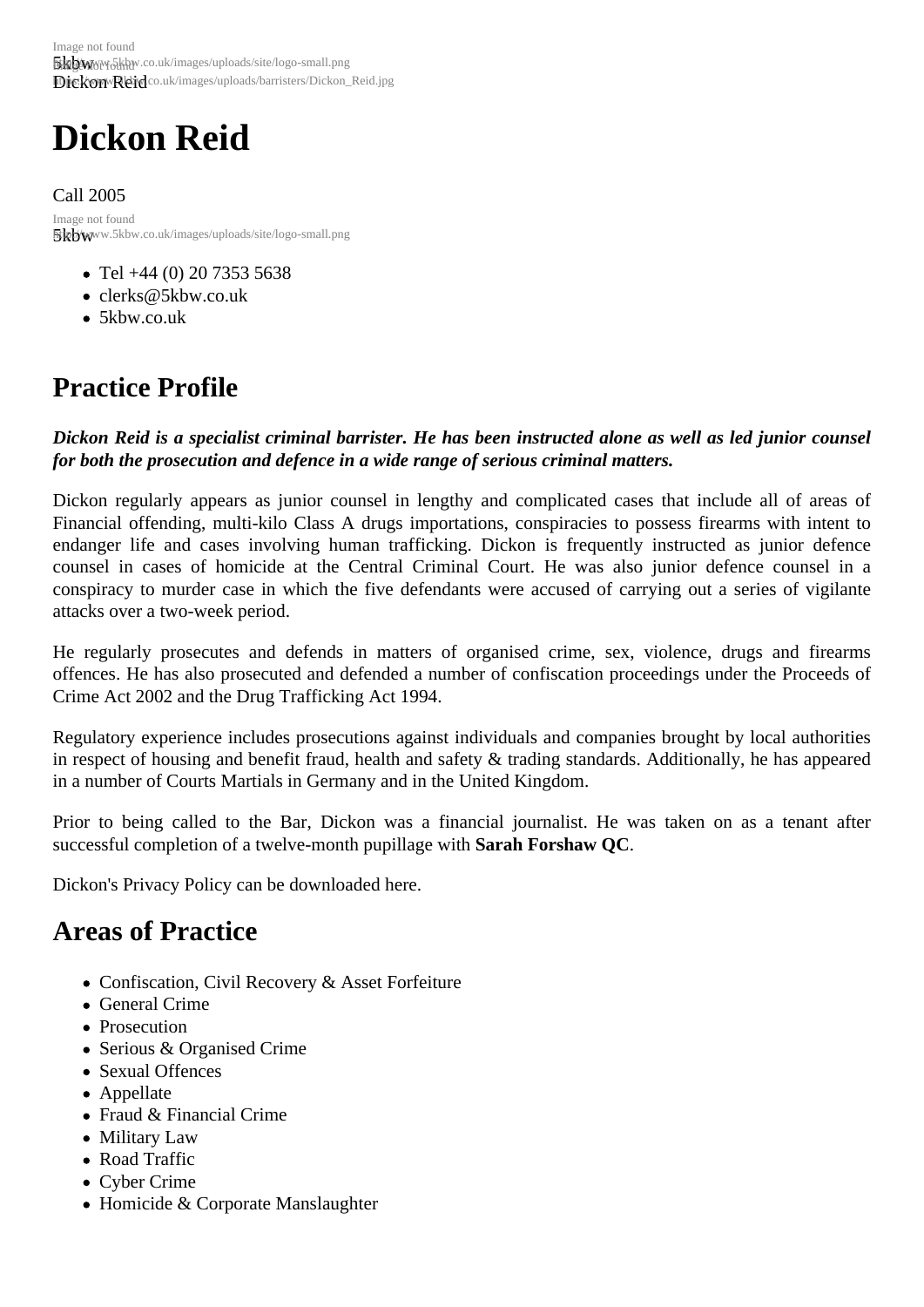## Recent Cases

## Operation Suina [Kingston] 2019

£8m nationwide Drug Supply operation

Charlotte Newell led Dickon Reid in this 2 month Prosecution of an organised crime network involving 11 Defendants for a multi-million pound nationwide Class A drug dealing operation, the proceeds of which were laundered through a series of sham companies.

[News report here](/barristers/profile/charlotte-newell).

[Operation Eric](https://www.standard.co.uk/news/crime/criminal-gang-facing-jail-after-laundering-profits-of-8-million-drugs-supply-operation-through-sham-a4165851.html) [Chelmsford] 2018

£3.6m Alcohol duty & VAT evasion fraud

William Davis led Dickon Reidin the prosecution of five defendants charged with a £3.6m alcohol duty and VAT evasion fraud. The ringleaders were importing beer, wine and spirits from Europe using sophisticated mirror loads. Evidentially, the case was complicated and comprised numerous strands [including surv](/barristers/profile/william-davis)eill[ance, phone](/barristers/profile/dickon-reid) evidence, CCTV, business records and expert evidence relating to cell site, handwriting and tachographs. The two leading defendants received sentences close to the statutory maximum. Instructed by CPS Special Casework.

News Report Here

[R v. Nazzary &](https://www.essexlive.news/news/tax-fraud-brothers-jailed-after-2184419) ors [C.C.C.] 2018

Gang knife attack

Natasha Wong QCed Dickon Reid in the defence of a vulnerable young man with very limited English who was acquitted of joint enterprise murder and manslaughter as secondary party in alleged gang knife attack involving a drug debt. Instructed by Thomas Boyd Whyte Solicitors.

Operation Tandil [Croydon] 2018

Violent disorder arising out of an attack on an asylum seeker in Croydon

Two linked trials. Jonathan Polnayed Ben Holt in the first and Ben Holt led Dickon Reidin the second. A total of 14 defendants were charged with violent disorder arising out of an attack on an asylum seeker in Croydon. The case attracted international media attention. Instructed to SCU at CPS London.

Daily Mirror report here

Daily Mail report here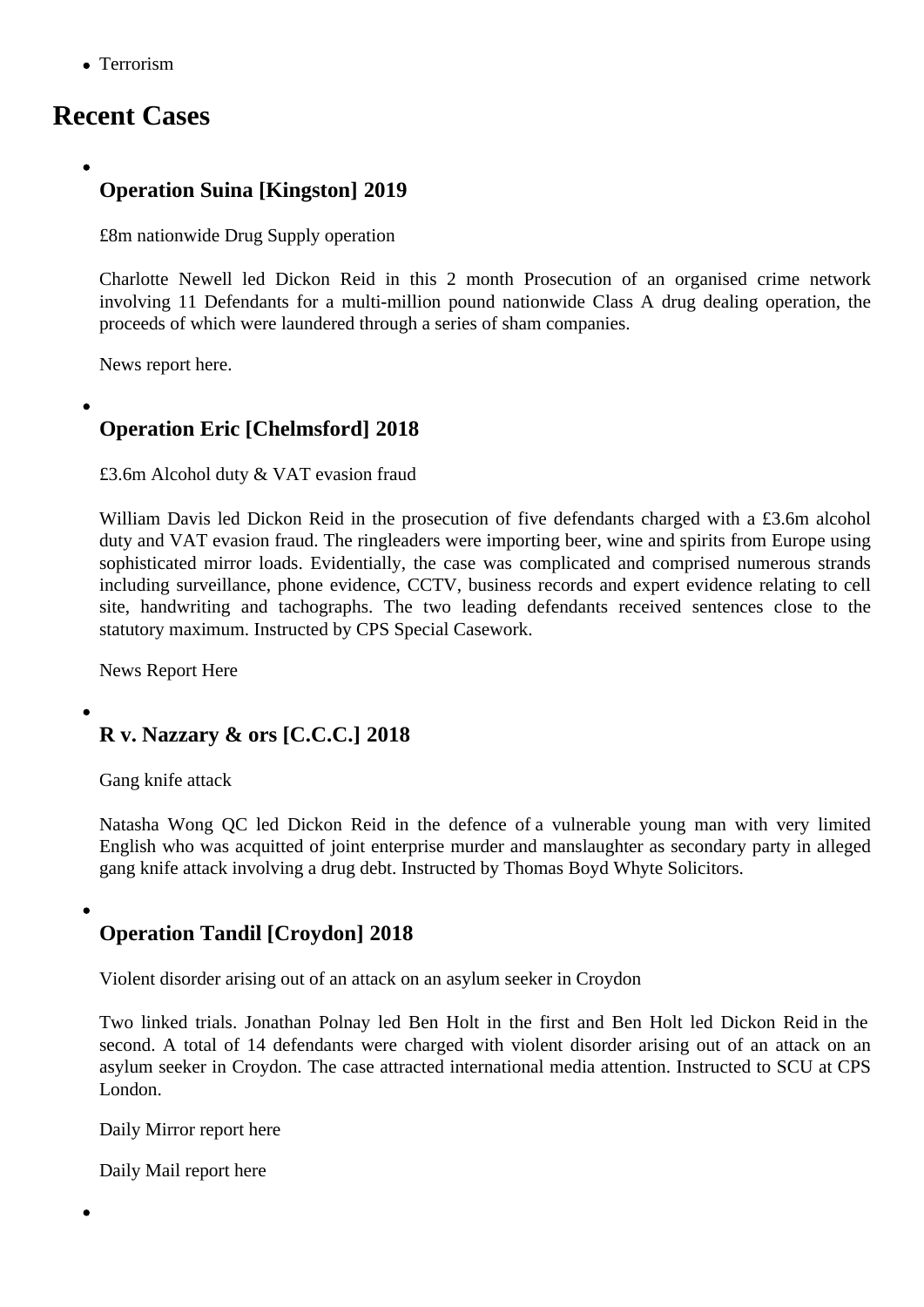### Operation Kilburn [Maidstone] 2016

### Immigration Scam

Edmund Fowler ed Dickon Reidfor the Crown in this complex multi-handed conspiracies to facillitate the illegal immigration of 83 individuals from France.

[Operation Sla](/barristers/profile/edmund-fowler)te [[Wood Gree](/barristers/profile/dickon-reid)n] 2016

Conspiracy to Supply Class A drugs

Catherine Pattisoled Dickon Reidin this case case involving ten defendants charged with supplying large quantities of heroin across North London.

[R v. J & ors \[Is](/barristers/profile/catherine-pattison)le[worth\] 2016](/barristers/profile/dickon-reid)

Supply of Firearms & Ammunition

Robert Ellisonled Dickon Reidin this case involving four defendants charged with possession of a firearm with intent to endanger life, possession of cannabis with intent to supply and with the supply of firearms and ammunition. The defendants were accused of robbing drug dealers at gunpoint of cash [and drugs.](/barristers/profile/robert-ellison) 

R v. M & ors [Snaresbrook] 2016

Conspiracies to Rob

Dickon Reidwas led by Peter Clement in this case involving six defendants charged with conspiracy to rob. The defendants were part of a group responsible for a number of robberies in East London during which victims were attacked with a baseball bat.

Operation Sifiye [Snaresbrook] 2016

Conspiracy to import cocaine

Catherine Pattisoled Dickon Reidin this case involving thirteen defendants charged with conspiring to import large quantities of cocaine secreted in golf clubs and golf bags. Two trials involving complicated telephone evidence lasted a total of five and a half months in 2015-2016.

Operation Crow [Maidstone] 2015

Conspiracy to import cocaine

Ben Templded Dickon Reidin this case involving fourteen defendants charged with conspiracy to import cocaine, amphetamine and cannabis into the United Kingdom.